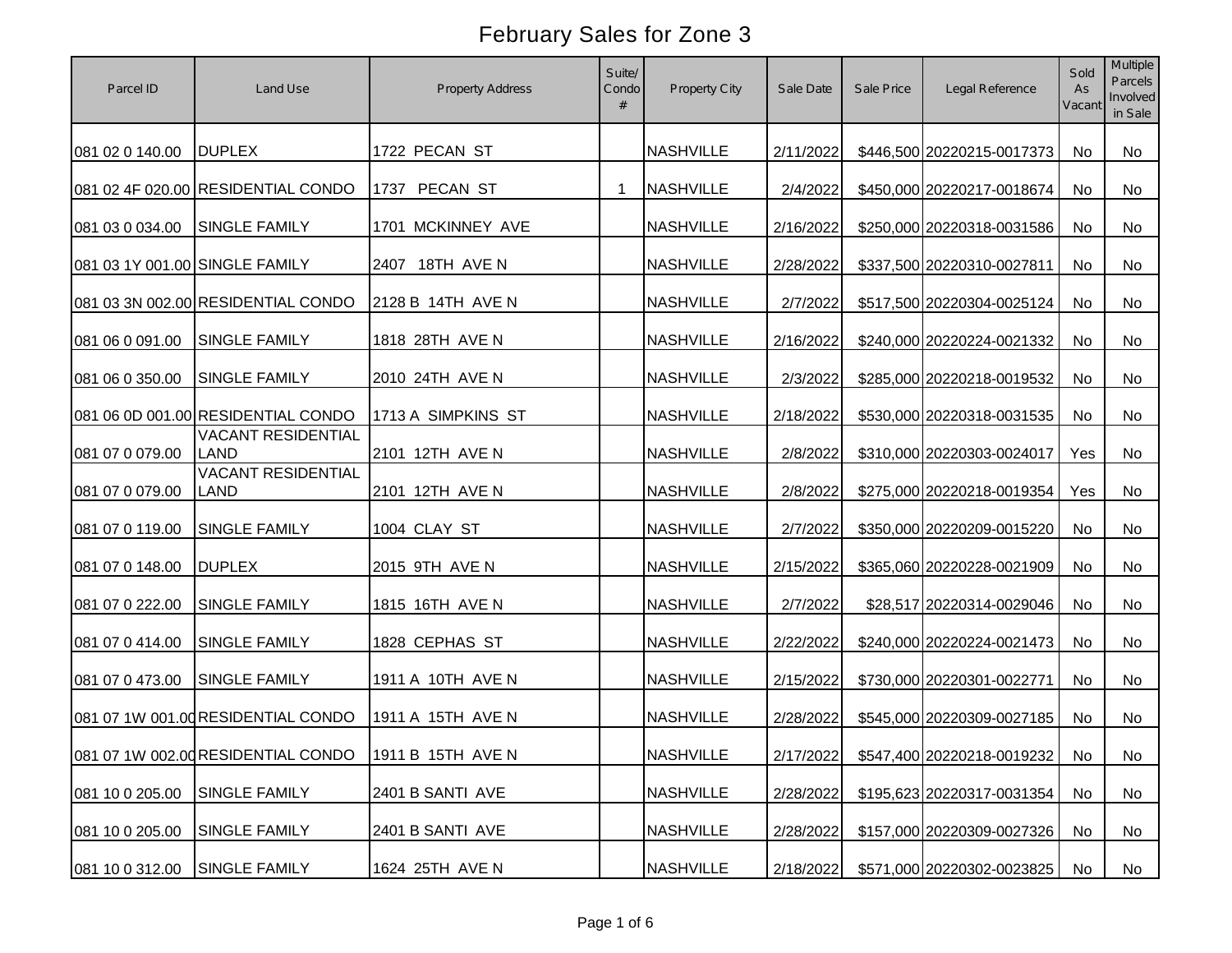| Parcel ID                     | Land Use                           | <b>Property Address</b> | Suite/<br>Condo<br># | Property City    | Sale Date | Sale Price | Legal Reference               | Sold<br>As<br>Vacant | Multiple<br>Parcels<br>Involved<br>in Sale |
|-------------------------------|------------------------------------|-------------------------|----------------------|------------------|-----------|------------|-------------------------------|----------------------|--------------------------------------------|
| 081 11 0 345.00               | <b>SINGLE FAMILY</b>               | 1727 14TH AVE N         |                      | <b>NASHVILLE</b> | 2/9/2022  |            | \$364,700 20220316-0030489    | No                   | No                                         |
| 081 11 0 559.00               | <b>SINGLE FAMILY</b>               | 1602 12TH AVE N         |                      | <b>NASHVILLE</b> | 2/10/2022 |            | \$250,000 20220222-0019916    | No                   | <b>No</b>                                  |
| 081 11 0 571.00               | <b>SINGLE FAMILY</b>               | 1637 11TH AVE N         |                      | <b>NASHVILLE</b> | 2/25/2022 |            | \$725,000 20220310-0027759    | No                   | No                                         |
| 081 12 0 077.00               | SINGLE FAMILY                      | 1612 11TH AVE N         |                      | <b>NASHVILLE</b> | 2/28/2022 |            | \$215,000 20220317-0031328    | No                   | No                                         |
| 081 12 0 077.00               | <b>SINGLE FAMILY</b>               | 1612 11TH AVE N         |                      | <b>NASHVILLE</b> | 2/28/2022 |            | \$185,000 20220309-0027285    | <b>No</b>            | No                                         |
| 081 14 0 047.00               | <b>DUPLEX</b>                      | 2414 SCOVEL ST          |                      | <b>NASHVILLE</b> | 2/28/2022 |            | \$385,000 20220301-0023000    | No                   | No                                         |
| 081 14 0 152.00               | SINGLE FAMILY                      | 2433 UNDERWOOD ST       |                      | <b>NASHVILLE</b> | 2/18/2022 |            | \$125,000 20220224-0021525    | No                   | No                                         |
| 081 14 0 175.00               | <b>DUPLEX</b>                      | 2309 HEIMAN ST          |                      | <b>NASHVILLE</b> | 2/22/2022 |            | \$335,000 20220307-0025621    | <b>No</b>            | No                                         |
| 081 14 0 175.00               | <b>DUPLEX</b>                      | 2309 HEIMAN ST          |                      | <b>NASHVILLE</b> | 2/22/2022 |            | \$330,000 20220307-0025620    | No                   | No                                         |
| 081 15 0 099.00               | SINGLE FAMILY                      | 1417 21ST AVE N         |                      | <b>NASHVILLE</b> | 2/14/2022 |            | \$680,000 20220217-0018321    | No                   | No                                         |
| 081 15 0 290.00               | SINGLE FAMILY                      | 1605 UNDERWOOD ST       |                      | <b>NASHVILLE</b> | 2/28/2022 |            | \$300,000 20220314-0029463    | No                   | No                                         |
| 081 15 0 296.00               | SINGLE FAMILY                      | 1617 B UNDERWOOD ST     |                      | <b>NASHVILLE</b> | 2/25/2022 |            | \$350,000 20220228-0022265    | No                   | No                                         |
| 081 15 0 319.00               | <b>VACANT RESIDENTIAL</b><br>LAND  | 1726 KNOWLES ST         |                      | <b>NASHVILLE</b> | 2/14/2022 |            | \$228,900 20220323-0033324    | Yes                  | No                                         |
| 081 15 0 334.00               | <b>SINGLE FAMILY</b>               | 1612 KNOWLES ST         |                      | <b>NASHVILLE</b> | 2/3/2022  |            | \$325,000 20220215-0017312    | <b>No</b>            | No                                         |
|                               | 081 15 0J 001.00 RESIDENTIAL CONDO | 1820 A SCOVEL ST        |                      | <b>NASHVILLE</b> | 2/11/2022 |            | \$600,000 20220308-0026078    | <b>No</b>            | No                                         |
|                               | 081 15 0J 002.00 RESIDENTIAL CONDO | 1820 B SCOVEL ST        |                      | <b>NASHVILLE</b> | 2/8/2022  |            | \$600,000 20220308-0026280    | <b>No</b>            | No                                         |
| 090 08 0 161.00 SINGLE FAMILY |                                    | 6304 JAMES CT           |                      | <b>NASHVILLE</b> | 2/24/2022 |            | \$365,000 20220308-0026423 No |                      | No                                         |
| 090 11 0 010.00               | <b>SINGLE FAMILY</b>               | 635 RIVER ROUGE DR      |                      | <b>NASHVILLE</b> | 2/28/2022 |            | \$410,000 20220303-0024455    | No                   | No                                         |
| 090 11 0 046.00               | SINGLE FAMILY                      | 636 AMERICAN RD         |                      | <b>NASHVILLE</b> | 2/8/2022  |            | \$450,000 20220209-0015028    | No                   | No                                         |
| 090 12 0 072.00               | <b>SINGLE FAMILY</b>               | 6401 HENRY FORD DR      |                      | <b>NASHVILLE</b> | 2/18/2022 |            | \$460,000 20220307-0025411    | No                   | No                                         |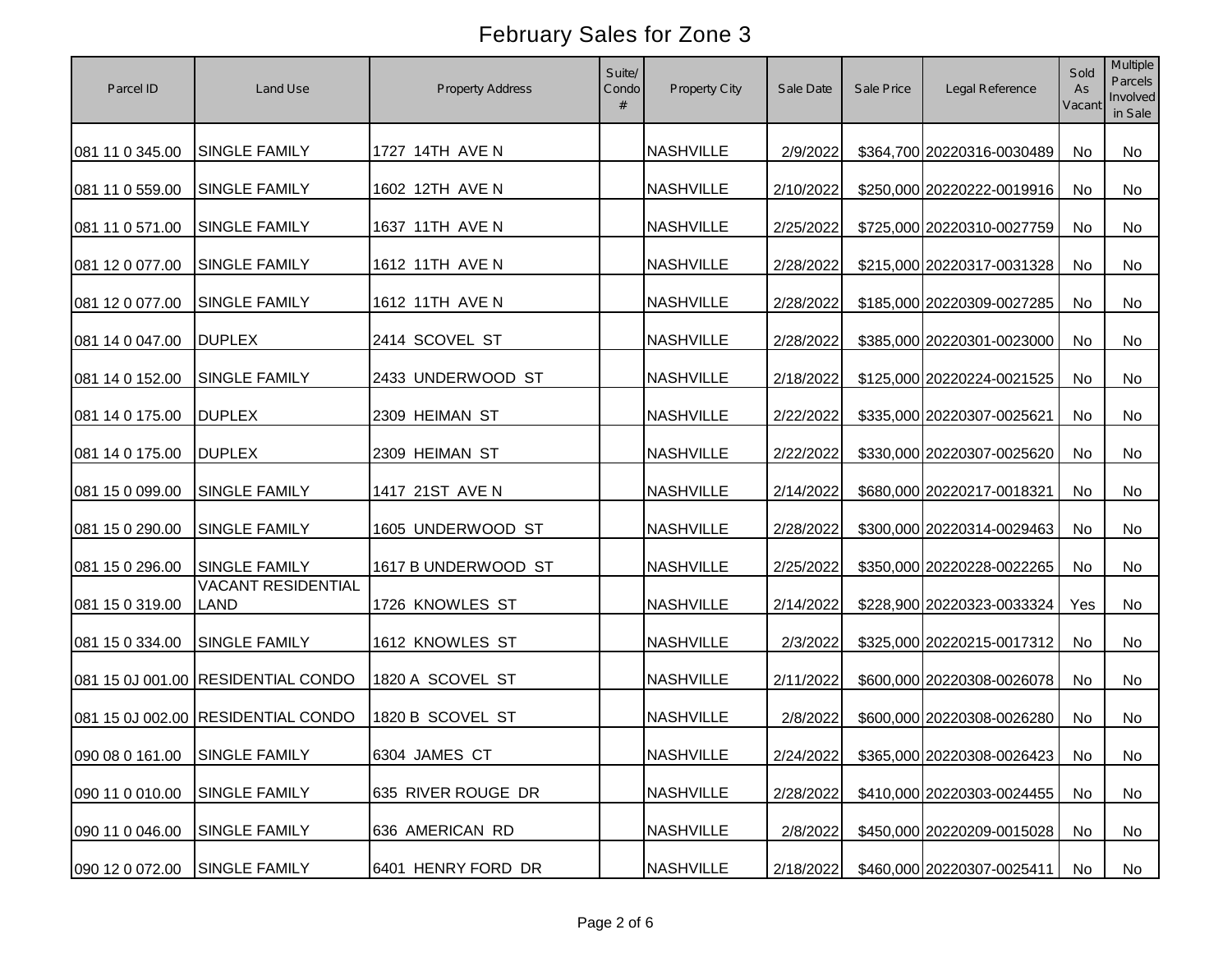| Parcel ID                      | Land Use                           | <b>Property Address</b>                                  | Suite/<br>Condo | Property City    | Sale Date | Sale Price | Legal Reference                        | Sold<br>As<br>Vacant | Multiple<br>Parcels<br>Involved<br>in Sale |
|--------------------------------|------------------------------------|----------------------------------------------------------|-----------------|------------------|-----------|------------|----------------------------------------|----------------------|--------------------------------------------|
| 090 12 0 206.00                | <b>SINGLE FAMILY</b>               | 623 WESTBORO DR                                          |                 | <b>NASHVILLE</b> | 2/7/2022  |            | \$680,000 20220222-0019867             | No                   | No                                         |
| 090 12 0 233.00                | <b>SINGLE FAMILY</b>               | 6204 FREEDOM DR                                          |                 | <b>NASHVILLE</b> | 2/28/2022 |            | \$339,100 20220311-0028188             | No                   | No                                         |
| 090 12 0 349.00                | <b>SINGLE FAMILY</b>               | 675 WESTBORO DR                                          |                 | <b>NASHVILLE</b> | 2/25/2022 |            | \$360,000 20220315-0029995             | No                   | No                                         |
| 090 12 0 349.00                | SINGLE FAMILY                      | 675 WESTBORO DR                                          |                 | <b>NASHVILLE</b> | 2/25/2022 |            | \$360,000 20220309-0026857             | No                   | No                                         |
|                                | 090 12 1A 022.00 RESIDENTIAL CONDO | 620 CROLEY DR                                            | 3               | <b>NASHVILLE</b> | 2/10/2022 |            | \$593,050 20220222-0020220             | No                   | <b>No</b>                                  |
|                                | 090 12 1A 023.00 RESIDENTIAL CONDO | 620 CROLEY DR                                            | $\overline{2}$  | <b>NASHVILLE</b> | 2/22/2022 |            | \$525,500 20220316-0030267             | No                   | No                                         |
|                                | 090 12 1A 024.00 RESIDENTIAL CONDO | 620 CROLEY DR                                            |                 | <b>NASHVILLE</b> | 2/17/2022 |            | \$574,900 20220223-0020647             | No                   | No                                         |
|                                | 090 12 4J 001.00 RESIDENTIAL CONDO | 569 A CROLEY DR                                          |                 | <b>NASHVILLE</b> | 2/3/2022  |            | \$699,000 20220215-0017188             | No                   | No                                         |
|                                | 091 01 0K 002.00 RESIDENTIAL CONDO | 718 23RD ST                                              |                 | <b>NASHVILLE</b> | 2/28/2022 |            | \$655,000 20220310-0027709             | No                   | No                                         |
| 091 02 01 001.01               | <b>RESIDENTIAL CONDO</b>           | 6003 A CALIFORNIA AVE                                    |                 | <b>NASHVILLE</b> | 2/18/2022 |            | \$745,000 20220303-0023986             | No                   | No                                         |
| 091 02 01 002.01               | <b>RESIDENTIAL CONDO</b>           | 6003 B CALIFORNIA AVE                                    |                 | <b>NASHVILLE</b> | 2/28/2022 |            | \$739,900 20220309-0027197             | No                   | No                                         |
|                                | 091 02 0J 001.01 RESIDENTIAL CONDO | 6210 A PENNSYLVANIA AVE                                  |                 | <b>NASHVILLE</b> | 2/1/2022  |            | \$775,000 20220215-0017511             | No                   | No                                         |
|                                | 091 02 0J 002.01 RESIDENTIAL CONDO | 6210 B PENNSYLVANIA AVE                                  |                 | <b>NASHVILLE</b> | 2/8/2022  |            | \$779,000 20220222-0019809             | No                   | No                                         |
| 091 02 0L 001.01 SINGLE FAMILY |                                    | 5501 B NEW YORK AVE                                      |                 | <b>NASHVILLE</b> | 2/18/2022 |            | \$750,000 20220302-0023766             | No                   | No                                         |
|                                | 091 02 2W 001.00 RESIDENTIAL CONDO | 6100 A NEW YORK AVE                                      |                 | <b>NASHVILLE</b> |           |            | 2/25/2022 \$1,248,000 20220301-0023058 | No                   | Yes                                        |
|                                | 091 02 2W 002.00 RESIDENTIAL CONDO | 6100 B NEW YORK AVE                                      |                 | <b>NASHVILLE</b> |           |            | 2/25/2022 \$1,248,000 20220301-0023058 | No                   | Yes                                        |
|                                |                                    | 091 02 4W 001.00 RESIDENTIAL CONDO   5720 CALIFORNIA AVE |                 | NASHVILLE        |           |            | 2/14/2022 \$479,990 20220307-0025648   | No                   | No                                         |
|                                | 091 02 4W 002.00 RESIDENTIAL CONDO | 5718 CALIFORNIA AVE                                      |                 | <b>NASHVILLE</b> | 2/15/2022 |            | \$541,945 20220224-0021402             | No                   | No                                         |
|                                | 091 02 4W 003.00 RESIDENTIAL CONDO | 5716 CALIFORNIA AVE                                      |                 | <b>NASHVILLE</b> | 2/11/2022 |            | \$616,490 20220224-0020910             | No                   | No                                         |
|                                | 091 02 4W 004.00 RESIDENTIAL CONDO | 5714 CALIFORNIA AVE                                      |                 | <b>NASHVILLE</b> | 2/11/2022 |            | \$579,870 20220224-0021512             | No                   | No                                         |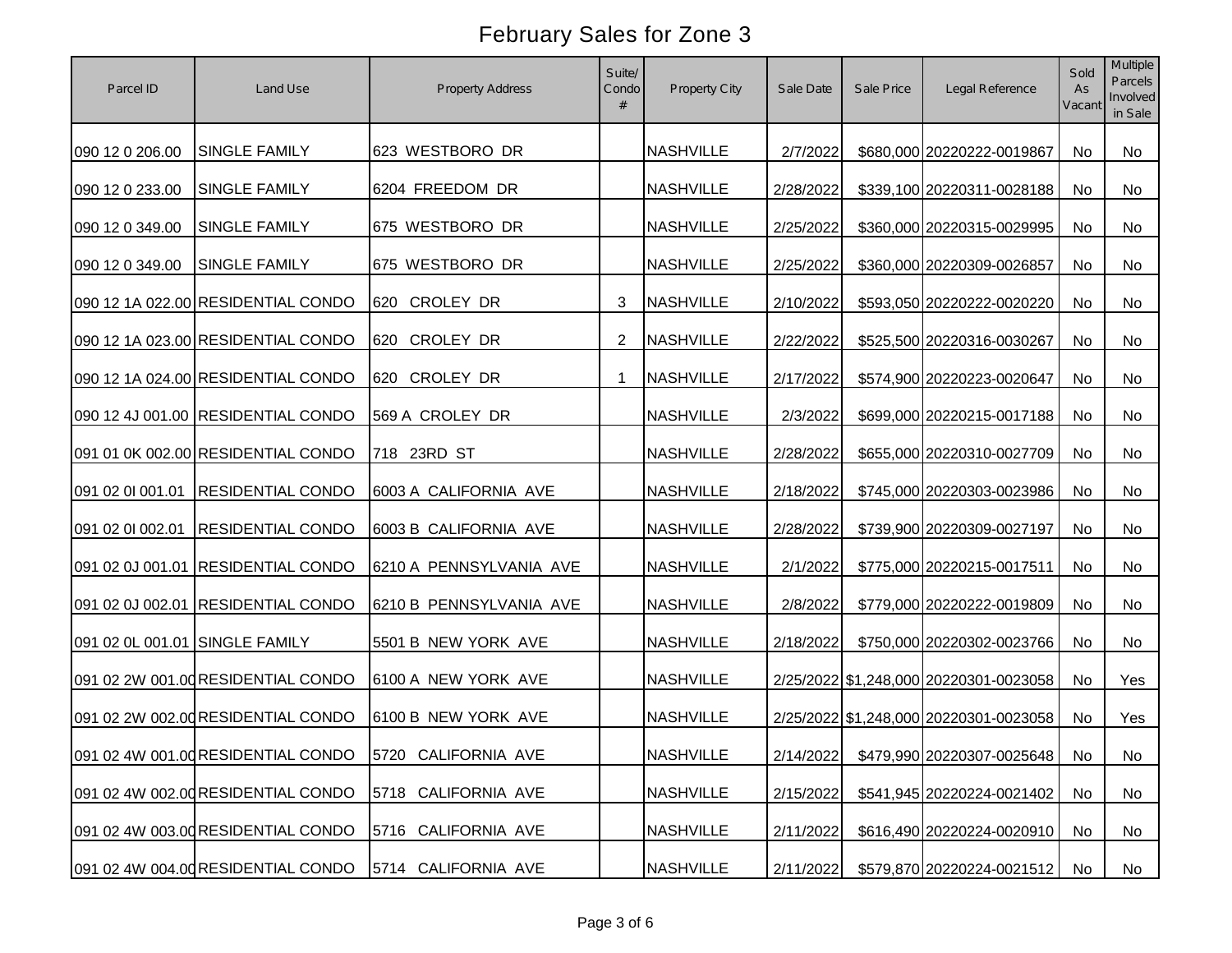| Parcel ID                      | Land Use                           | <b>Property Address</b> | Suite/<br>Condo<br># | Property City    | Sale Date | Sale Price | Legal Reference               | Sold<br>As<br>Vacant | Multiple<br>Parcels<br>Involved<br>in Sale |
|--------------------------------|------------------------------------|-------------------------|----------------------|------------------|-----------|------------|-------------------------------|----------------------|--------------------------------------------|
|                                | 091 03 0C 103.00 RESIDENTIAL CONDO | 1638 54TH AVE N         |                      | 334 NASHVILLE    | 2/24/2022 |            | \$330,000 20220228-0022550    | No                   | No                                         |
| 091 04 0 018.00                | <b>SINGLE FAMILY</b>               | 1113 38TH AVE N         |                      | <b>NASHVILLE</b> | 2/3/2022  |            | \$470,000 20220316-0030336    | No                   | <b>No</b>                                  |
| 091 05 0 206.00                | <b>SINGLE FAMILY</b>               | 6105 NASHUA AVE         |                      | <b>NASHVILLE</b> | 2/11/2022 |            | \$409,000 20220214-0016658    | No                   | No                                         |
|                                | 091 05 1G 001.00 RESIDENTIAL CONDO | 709 A 23RD ST           |                      | <b>NASHVILLE</b> | 2/10/2022 |            | \$627,000 20220214-0016634    | No                   | No                                         |
|                                | 091 05 1G 002.00 RESIDENTIAL CONDO | 709 B 23RD ST           |                      | <b>NASHVILLE</b> | 2/11/2022 |            | \$625,000 20220222-0019927    | <b>No</b>            | No                                         |
| 091 06 0 165.00                | <b>SINGLE FAMILY</b>               | 1110 57TH AVE N         |                      | <b>NASHVILLE</b> | 2/18/2022 |            | \$600,000 20220228-0022594    | <b>No</b>            | Yes                                        |
| 091 06 0 166.00                | SINGLE FAMILY                      | 1112 57TH AVE N         |                      | <b>NASHVILLE</b> | 2/18/2022 |            | \$600,000 20220228-0022594    | No                   | Yes                                        |
| 091 06 0 437.00                | <b>SINGLE FAMILY</b>               | 5503 A KENTUCKY AVE     |                      | <b>NASHVILLE</b> | 2/24/2022 |            | \$660,000 20220225-0021701    | <b>No</b>            | No                                         |
| 091 06 0 461.00                | SINGLE FAMILY                      | 5607 B LOUISIANA AVE    |                      | <b>NASHVILLE</b> | 2/15/2022 |            | \$675,000 20220301-0022794    | No                   | No                                         |
|                                | 091 06 0M 080.00 RESIDENTIAL CONDO | 206 W MILL DR           |                      | <b>NASHVILLE</b> | 2/14/2022 |            | \$407,000 20220216-0018147    | No                   | No                                         |
|                                | 091 06 0P 004.00 RESIDENTIAL CONDO | 5606 MORROW RD          |                      | <b>NASHVILLE</b> | 2/28/2022 |            | \$520,000 20220303-0024499    | No                   | No                                         |
|                                | 091 06 0P 005.00 RESIDENTIAL CONDO | 5527 KENTUCKY AVE       |                      | <b>NASHVILLE</b> | 2/28/2022 |            | \$520,000 20220309-0026969    | No                   | No                                         |
|                                | 091 06 1S 001.00 RESIDENTIAL CONDO | 903 A MARILYN RD        |                      | <b>NASHVILLE</b> | 2/1/2022  |            | \$610,900 20220211-0016060    | No                   | No                                         |
|                                | 091 06 1S 002.00 RESIDENTIAL CONDO | 903 B MARILYN RD        |                      | <b>NASHVILLE</b> | 2/1/2022  |            | \$599,900 20220214-0016558    | <b>No</b>            | No                                         |
| 091 06 3M 001.00 SINGLE FAMILY |                                    | 5918 A CARL PL          |                      | <b>NASHVILLE</b> | 2/14/2022 |            | \$260,000 20220217-0018431    | <b>No</b>            | No                                         |
| 091 07 0 173.00                | <b>SINGLE FAMILY</b>               | 4810 KENTUCKY AVE       |                      | <b>NASHVILLE</b> | 2/28/2022 |            | \$470,000 20220303-0024462    | <b>No</b>            | No                                         |
| 091 07 0 511.00 SINGLE FAMILY  |                                    | 5007 B TENNESSEE AVE    |                      | <b>NASHVILLE</b> | 2/7/2022  |            | \$749,000 20220218-0018836 No |                      | No                                         |
| 091 09 2l 001.00               | <b>RESIDENTIAL CONDO</b>           | 6016 A DEAL AVE         |                      | <b>NASHVILLE</b> | 2/8/2022  |            | \$825,000 20220222-0020259    | No                   | No                                         |
|                                | 091 09 4C 001.00 RESIDENTIAL CONDO | 627<br>EASTBORO DR      |                      | <b>NASHVILLE</b> | 2/3/2022  |            | \$620,000 20220207-0013807    | No                   | No                                         |
| 091 10 0 249.00                | <b>SINGLE FAMILY</b>               | 513 SNYDER AVE          |                      | <b>NASHVILLE</b> | 2/17/2022 |            | \$460,000 20220218-0019314    | No                   | No                                         |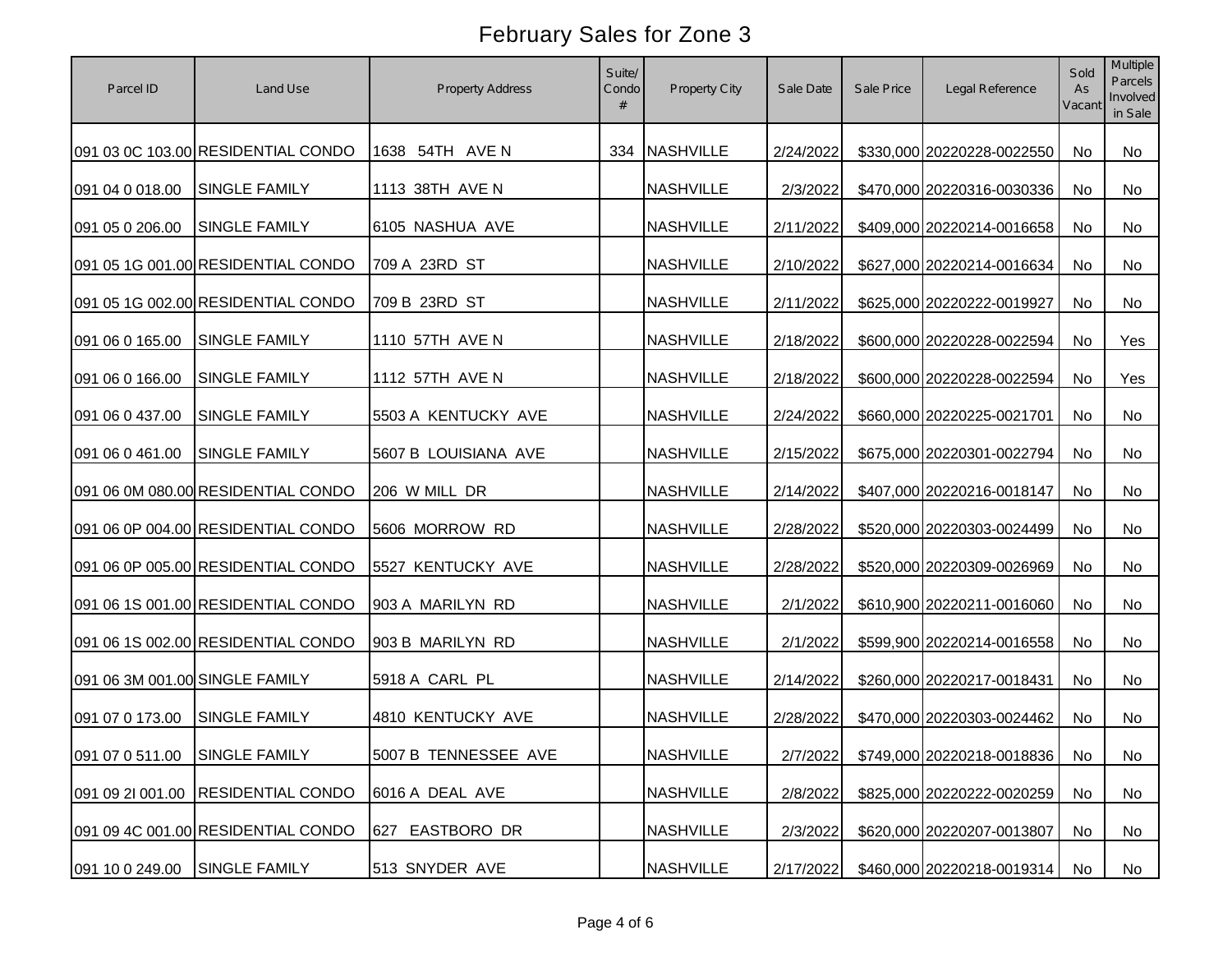| Parcel ID                     | Land Use                           | Property Address      | Suite/<br>Condo<br># | Property City    | Sale Date | Sale Price | Legal Reference                        | Sold<br>As<br>Vacant | <b>Multiple</b><br>Parcels<br>Involved<br>in Sale |
|-------------------------------|------------------------------------|-----------------------|----------------------|------------------|-----------|------------|----------------------------------------|----------------------|---------------------------------------------------|
|                               | 091 10 0E 001.00 RESIDENTIAL CONDO | 512 A HEMSTEAD ST     |                      | <b>NASHVILLE</b> | 2/14/2022 |            | \$525,000 20220222-0019888             | No                   | No                                                |
| 091 11 0 137.00               | <b>SINGLE FAMILY</b>               | 5310 C INDIANA AVE    |                      | <b>NASHVILLE</b> | 2/14/2022 |            | \$736,000 20220222-0019912             | <b>No</b>            | <b>No</b>                                         |
| 091 11 0 275.00               | <b>VACANT RESIDENTIAL</b><br>LAND  | 4909 GEORGIA AVE      |                      | <b>NASHVILLE</b> | 2/18/2022 |            | \$751,000 20220222-0019739             | Yes                  | Yes                                               |
| 091 11 0 276.00               | <b>SINGLE FAMILY</b>               | 4907 GEORGIA AVE      |                      | <b>NASHVILLE</b> | 2/18/2022 |            | \$751,000 20220222-0019739             | No                   | Yes                                               |
| 091 11 0 277.00               | <b>SINGLE FAMILY</b>               | 611 49TH AVE N        |                      | <b>NASHVILLE</b> | 2/24/2022 |            | \$775,000 20220228-0022553             | <b>No</b>            | No                                                |
| 091 11 0 464.00               | <b>SINGLE FAMILY</b>               | 5006 GEORGIA AVE      |                      | <b>NASHVILLE</b> | 2/22/2022 |            | \$758,000 20220304-0024855             | <b>No</b>            | No                                                |
|                               | 091 11 2B 002.00 RESIDENTIAL CONDO | 4902 B INDIANA AVE    |                      | <b>NASHVILLE</b> | 2/24/2022 |            | \$670,000 20220228-0022151             | No                   | No                                                |
| 091 13 0 024.00               | <b>SINGLE FAMILY</b>               | 6319 ALAMO PL         |                      | <b>NASHVILLE</b> | 2/18/2022 |            | \$438,000 20220304-0024950             | No                   | <b>No</b>                                         |
| 091 13 0 373.00               | <b>SINGLE FAMILY</b>               | 420 NEWTON CT         |                      | <b>NASHVILLE</b> | 2/17/2022 |            | \$420,000 20220222-0019777             | No                   | No                                                |
|                               | 091 13 0C 001.00 RESIDENTIAL CONDO | 516 A EASTBORO DR     |                      | <b>NASHVILLE</b> | 2/11/2022 |            | \$563,000 20220218-0019237             | No                   | No                                                |
|                               | 091 13 1R 001.00 RESIDENTIAL CONDO | 502 A CROLEY DR       |                      | <b>NASHVILLE</b> | 2/28/2022 |            | \$679,000 20220301-0023040             | No                   | No                                                |
|                               | 091 13 2H 001.00 RESIDENTIAL CONDO | 524 A EASTBORO DR     |                      | <b>NASHVILLE</b> | 2/22/2022 |            | \$679,900 20220311-0028465             | No                   | No                                                |
|                               | 091 13 2K 002.00 RESIDENTIAL CONDO | 522 A EASTBORO DR     |                      | <b>NASHVILLE</b> | 2/8/2022  |            | \$674,000 20220304-0024717             | <b>No</b>            | No                                                |
| 092 05 0 193.00               | <b>SINGLE FAMILY</b>               | 917 33RD AVE N        |                      | <b>NASHVILLE</b> | 2/25/2022 |            | \$425,000 20220301-0023192             | <b>No</b>            | No                                                |
| 092 05 0 327.00               | <b>VACANT RESIDENTIAL</b><br>LAND  | 3124 TORBETT ST       |                      | <b>NASHVILLE</b> | 2/25/2022 |            | \$160,000 20220301-0023160             | Yes                  | No                                                |
| 092 06 0 164.00               | <b>QUADPLEX</b>                    | 905 30TH AVE N        |                      | <b>NASHVILLE</b> | 2/22/2022 |            | \$468,000 20220225-0021787             | <b>No</b>            | No                                                |
| 092 06 0 167.00 SINGLE FAMILY |                                    | 3003 CLARE AVE        |                      | NASHVILLE        |           |            | 2/2/2022 \$153,000 20220214-0016672 No |                      | No                                                |
| 102 03 0 173.00               | <b>SINGLE FAMILY</b>               | 382 ANNEX AVE         |                      | <b>NASHVILLE</b> | 2/25/2022 |            | \$404,000 20220228-0022067             | No                   | No                                                |
|                               | 102 03 0E 001.00 RESIDENTIAL CONDO | 6517 A THUNDERBIRD DR |                      | <b>NASHVILLE</b> | 2/7/2022  |            | \$259,900 20220218-0019363             | No                   | No                                                |
|                               | 102 03 0E 002.00 RESIDENTIAL CONDO | 6517 B THUNDERBIRD DR |                      | <b>NASHVILLE</b> | 2/15/2022 |            | \$260,000 20220228-0022383             | No                   | No                                                |